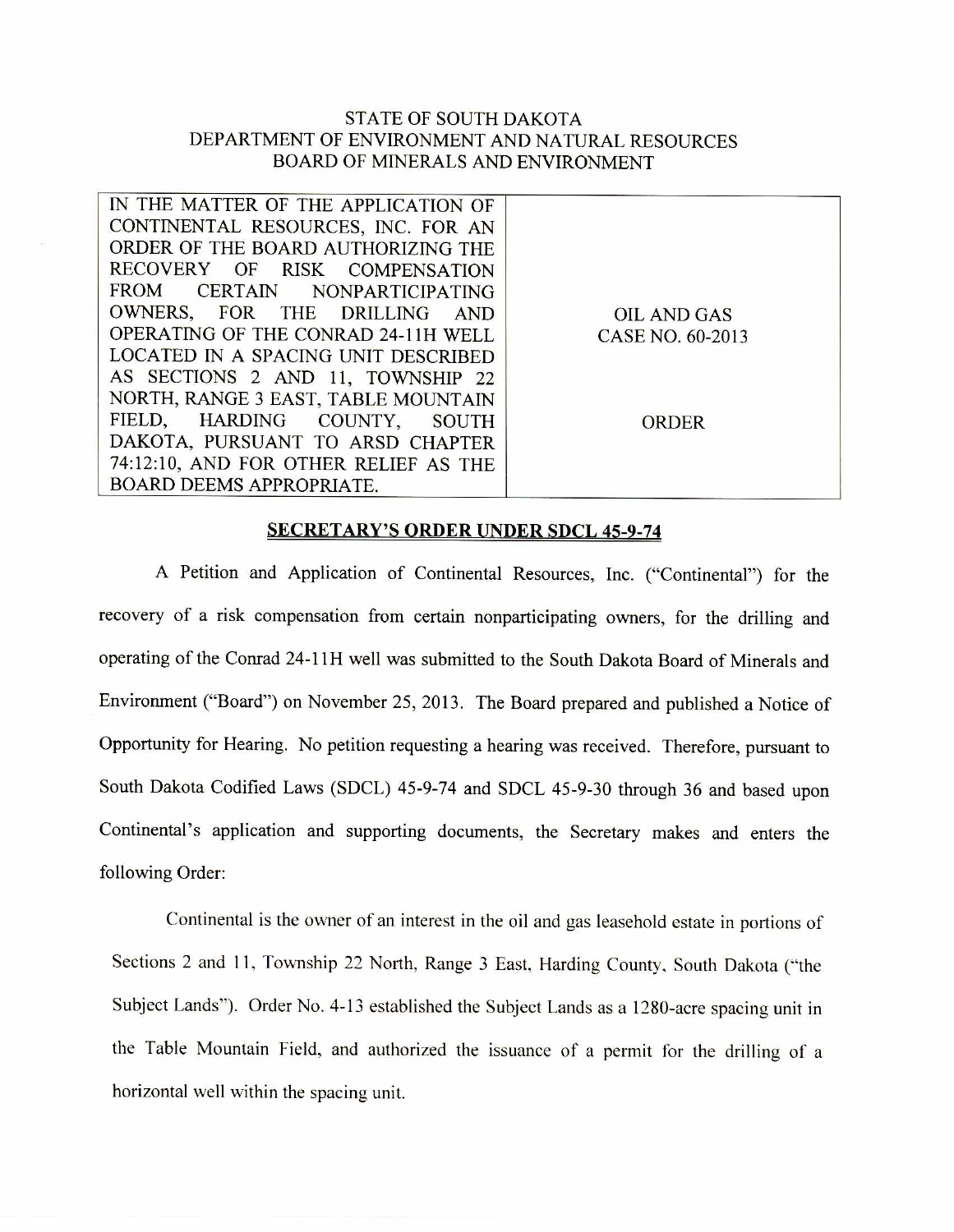The Department of Environment and Natural Resources issued a permit to drill the Conrad 24-11H well as a horizontal well on the Subject Lands. Drilling of the Conrad 24-11H well commenced on July 10, 2013.

There are both separately owned tracts and separately owned interests in the spacing unit comprised of the Subject Lands. All interests in the Subject Lands have been pooled by virtue of Order No. 27-13, dated August 26, 2013.

Under the current case, Continental has requested that the Board enter an order authorizing the recovery of risk compensation from certain owners for the drilling and operating of the Conrad 24-11H well. After this case was filed, Continental withdrew its request for the recovery of risk compensation as to Syneva Arithson, heir of Claudia Heide.

The interests of Steve D. Smith and Marsha Lehmann are not subject to a lease or other contract for development and said owners have elected not to participate in the drilling and operating of the Conrad 24-11H well.

As referenced in the Affidavit of Jim Canon, Continental made a good faith attempt to have unleased owners Steve D. Smith and Marsha Lehmann execute an oil and gas lease but was unsuccessful. Steve D. Smith, Marsha Lehmann, Prima Exploration, Inc., Captiva Resources, Inc., Vegas Production Co., Gunlikson Petroleum, Inc. and Marshall Resources. LLC were all provided notice of a well proposal and said owners failed or refused to respond in a timely manner to the same, or elected not to participate in the drilling and operating of the Conrad 24-1114 well.

## **IT IS THEREFORE ORDERED**

A. In accordance with the Administrative Rules of South Dakota (ARSD) 74:12:10:02, Continental **is** authorized to recover risk compensation of two-hundred percent of Prima

2